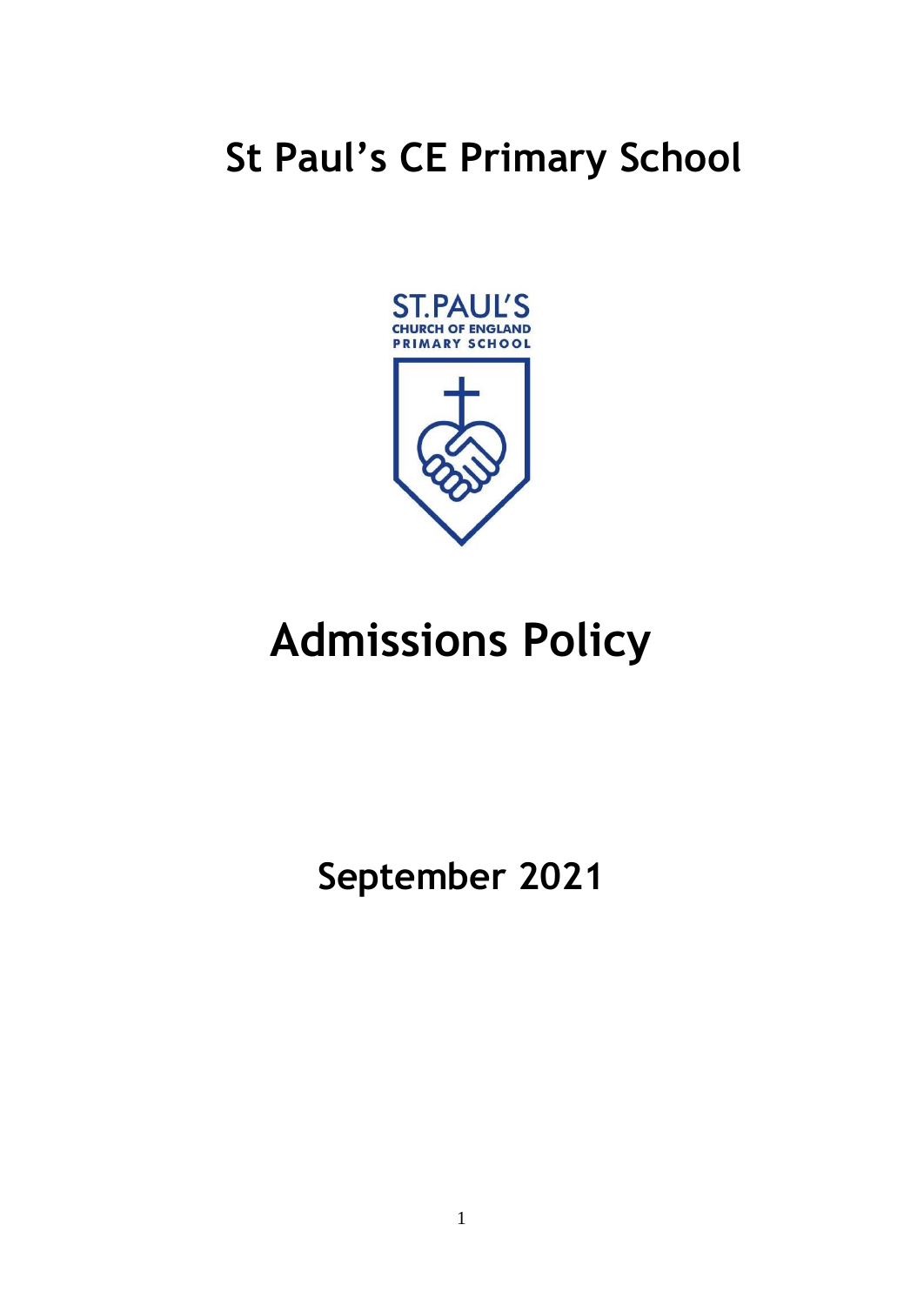# **Mission Statement**



Our admission number is 40 in Reception. However in Years 4,5 and 6 it is 45.

## **Aims**:

• To follow LCC procedure as outlined in the "Primary School Admissions in Lancashire" booklet and via the LCC website.

### **Procedure**

Many schools in Lancashire can accept all who wish to attend, but if a school is over-subscribed, the following criteria will be applied in priority order:

- 1. Children in public care who are in public care at the time when preferences are expressed and will still be in public care when admitted to the school.
- 2. Children for whom the County Council accepts there are exceptionally strong medical, social or welfare reasons for admissions, which are directly relevant to the school concerned.
- 3. Children with older brothers and sisters who will still be attending the school when the younger child starts.
- 4. Places will be allocated on a straight line (radial) measure from the school. Those living closest to the school will have priority.
- 5. Brothers and sisters include step children, half-brothers and halfsisters, adopted and foster children who are living with the same family at the same address (consideration may be given to applying the sibling rule for full brothers and full sisters only who reside at different addresses.